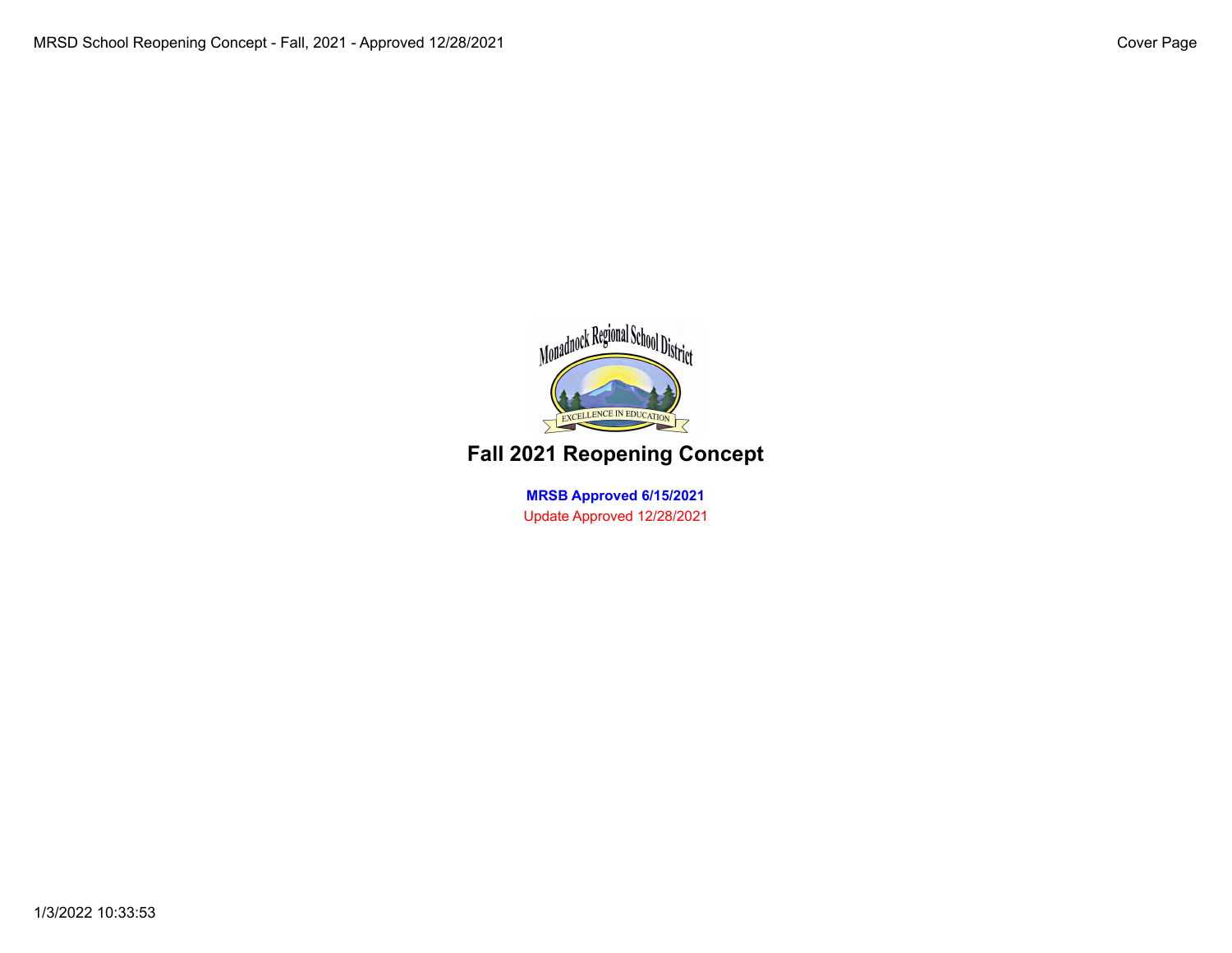



# **Fall 2021 Reopening Concept**

| <b>Table of Contents</b>              |  |
|---------------------------------------|--|
| <b>Executive Summary</b>              |  |
| Timeline and Team                     |  |
| <b>Guiding Principles and Beliefs</b> |  |
| <b>Student Services</b>               |  |
| Guidance                              |  |
| Mitigation                            |  |
| <b>Buildings and Grounds</b>          |  |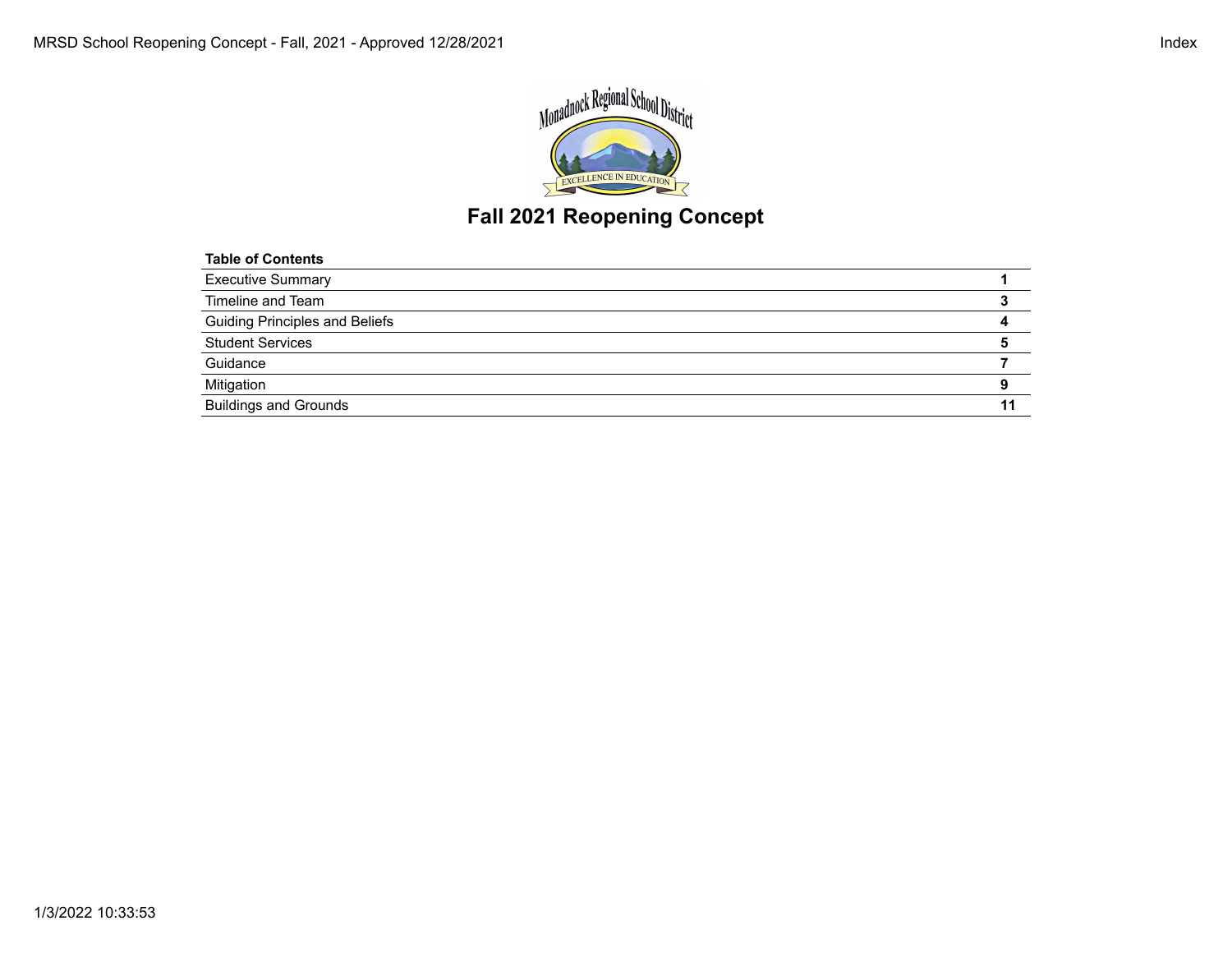

### **Executive Summary and Recommendations**

### **The 2020/21 Year in Review**

We have navigated the 2020/21 school year under the guidance of our original Reopening Concept. We opened in a Hybrid Model in the fall, and on May 3rd, 2021, we transitioned back to in-person learning at all grade levels. Throughout the school year, we had between 80-85% of our students engaged with in-person learning (first in hybrid and then fully in-person), with the remaining 15-20% accessing the Remote Support option outlined in our Reopening Concept. On occasion, we shifted classrooms, cohorts, or entire schools to fully Remote Learning as warranted due to COVID-19 related issues. With some modifications and restrictions, students were able to engage in extracurricular and athletic activities throughout the year, including prom. While this year has been different and difficult, our community has been unwavering in its support and commitment to the health and safety of our students, families, and employees.

Finding the good in the midst of the not-so-great can be a challenge, and this year's prom theme of 'Silver Linings' encouraged everyone to pause and do just that. As we look back and reflect on the past year and a half, some of the things we have identified as best practices to continue as we move forward include:

#### *Soft Opening*

We started the 2020/21 school year with four 'soft opening' days, in which families would make appointments with the child(ren)s teacher(s) and principal to visit the school and have 1:1 time to ask questions, tour the building, and simply spend time in the school environment. Participation by families was very high (over 90% in all of our elementary schools) and exceeded attendance at traditional Open House by a wide margin at all grade levels. We will continue this practice in the fall of 2021/22 and for years to come.

### *Leveraging Technology*

Technology was a critical component of the Remote Support model we were able to maintain for the 2022/21 school year. While that learning mode will not be an elective option for the future, we will continue to leverage certain aspects of the model to assist students who must be absent from school for extended periods of time.

#### *Social and Emotional Support*

For students, families, and employees alike, balancing life and school in the midst of the pandemic was no easy task. As a District, we started the school year with a focus on social and emotional well-being with a kick-off workshop for our employees with Lynn Lyons, a leader in the area of self-care and social emotional needs of children and adults. We increased the number of school counselors for students at the elementary level, and increased our outreach to families and employees to provide information and resources throughout the pandemic. Moving forward, the District will maintain the increased level of school counselors at our elementary schools and continue to provide resources and support for the social and emotional wellness needs of our community.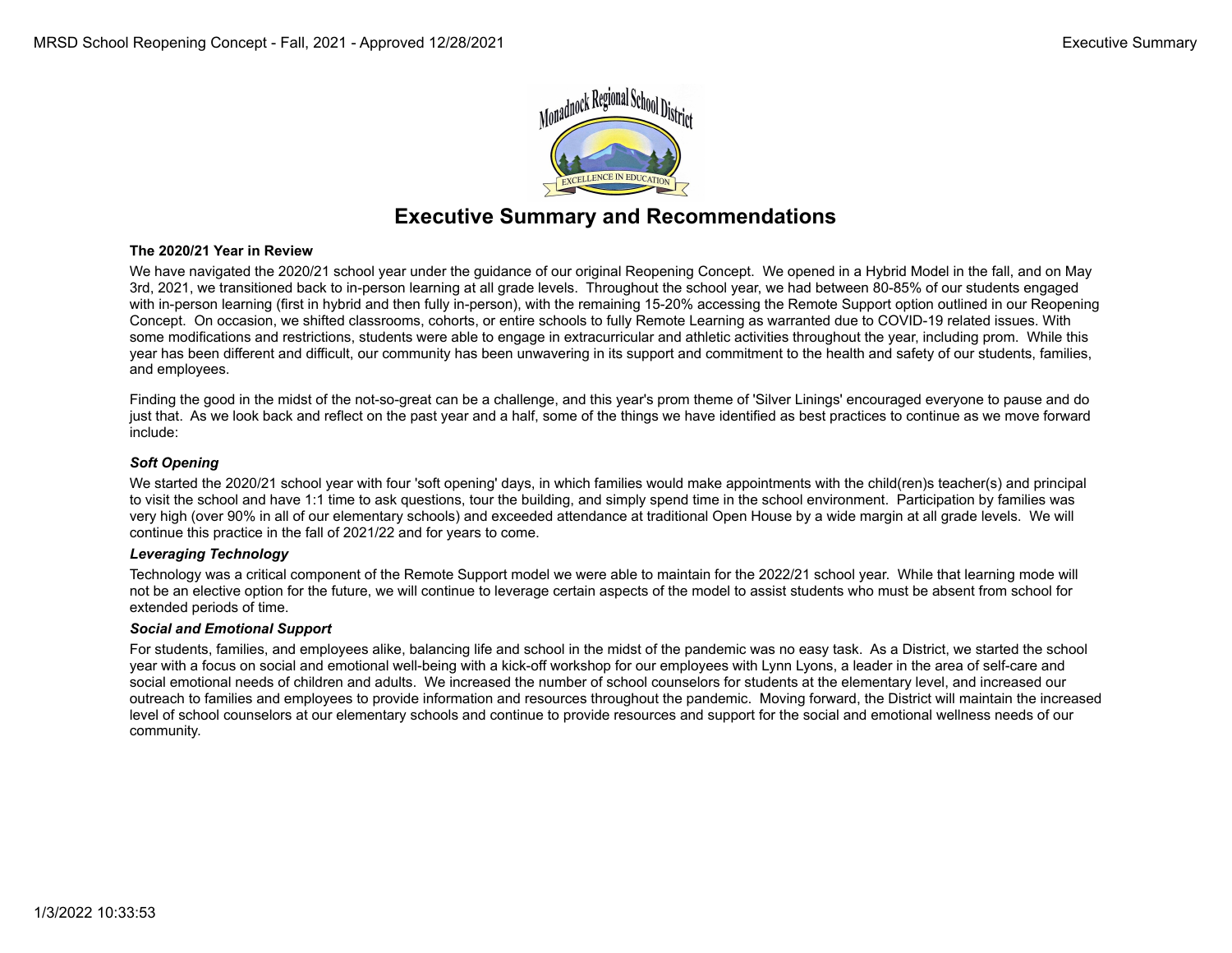### **Summer 2021 and the 2021/22 Year to Come**

While we would like to say everything will be 'back to normal' for our return to school in the fall of 2021, the reality is that we don't really know for sure what 'normal' is going to look like in the future. Any plan we make must be fluid and adaptable, as updated guidance seems to be issued almost daily with local and state governments shifting policies and rules just as frequently. A key element of the Fall 2021 Reopening Concept is a commitment to follow prevailing guidance issued by the New Hampshire Department of Health and Human Services (NH DHHS) unless the Monadnock Regional School Board (MRSB) takes action to adjust elements of that guidance to best meet the needs of the Monadnock community.

The following pages address four broad categories related to school operations.

**Student services** includes models for instruction, student support, nutrition, and student activities.

**Guidance** includes policies for prevention related to COVID-19.

**Mitigation** includes strategies for reducing the risk of illness and general best hygiene practices.

**Buildings and grounds** includes policies for facilities (including busses and transportation).

"Back to normal" has yet to be defined - and it will be moving target for some time to come. Perhaps saying 'we will return to as normal as possible' would be a more accurate way to approach the upcoming school year. No matter how we define it and no matter what happens, over the past year and a half we have demonstrated that no matter what happens, the Monadnock community will rise to the challenge. #celebrateMRSD

MRSD Reopening Concept - Approved August 4, 2020 [NH DHHS Resources for Schools](https://www.covid19.nh.gov/resources/schools) [NHIAA Guidance](http://www.nhiaa.org/sports-medicine)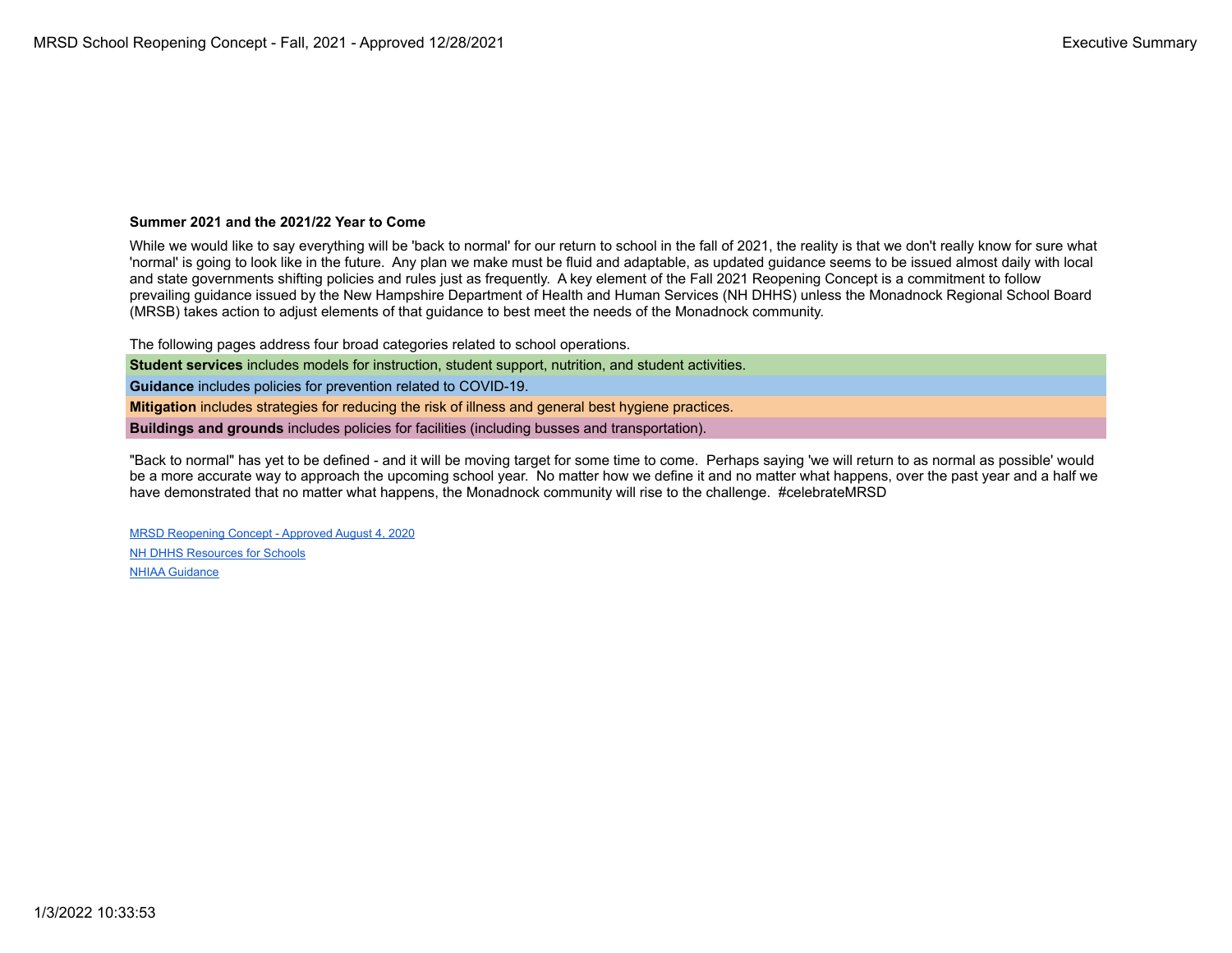

### **Timeline and Teams**

May 30th - Community survey closes June 1st - School Board review of survey input, first draft June 3rd - Full Administrative Team review of first draft June 7th - Second draft shared with School Board and posted on webpage June 15th - School Board review of second draft, discussion and vote June 23rd - Approved plan due to the New Hampshire Department of Education December 23rd - Due date for required readoption of plan per ESSER grant requirements

### **SAU Leadership Team**

Lisa A. Witte, Superintendent of Schools Jeremy Rathbun, Assistant Superintendent Catherine Woods, Director of Student Services Janel Morin, Business Administrator

### **Full Administrative Team**

Lisa A. Witte, Superintendent of Schools Deb Davis-Young, Special Education Coordinator Jeremy Rathbun, Director of Curriculum, Instruction, and Assessment Kathryn Schnare, Special Education Coordinator Catherine Woods, Director of Student Services Lisa Spencer, Principal Lisa Spencer, Principal Janel Morin, Business Administrator Melissa Suarez, Principal Melissa Suarez, Principal Tony Breen, Director of Facilities Audrey Salzmann, Principal Audrey Salzmann, Principal Tom Walsh, Director of Nutrition Services Lori Stevens, Principal Lori Stevens, Principal Frannie Ashworth, Director of Project Beyond the Bell Kevin Stone, Principal Kevin Stone, Principal Chris Czifrik, Director of Technology Taylene Givetz, Teaching Principal

Linda Health, Assistant Director of Project Beyond the Bell Tom Cote, Athletic Director Cote, Athletic Director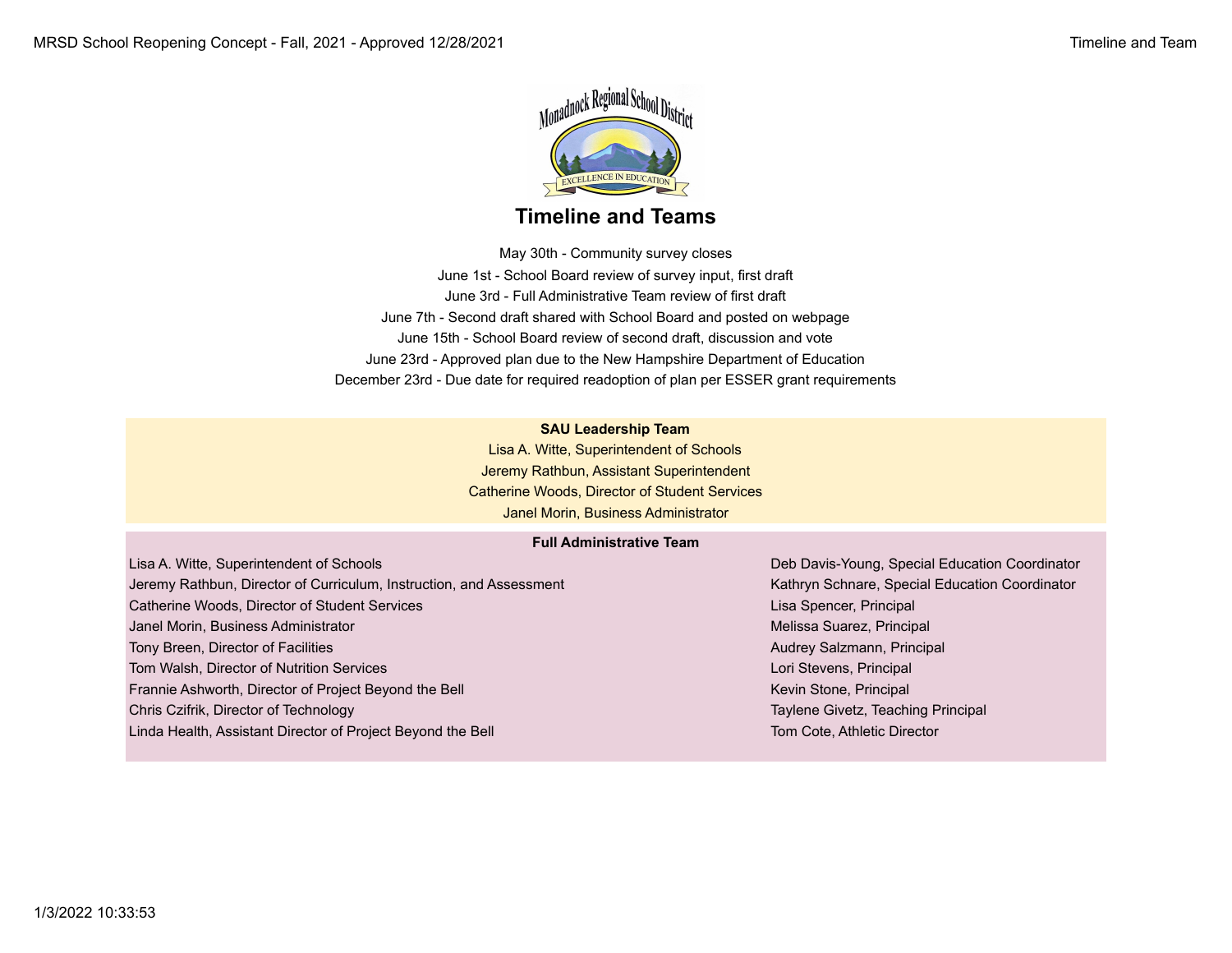

## **Guiding Principles/Beliefs (Adopted in August, 2020)**

 $\vee$  Safety First - Prioritizing the health and safety of our students and families, our employees, and our community.

 $\vee$  Recognizing the need for face-to-face interaction and communication for social and emotional connections and direct instruction.

Addressing the myriad of emotions and reactions that accompany the current pandemic situation, creating a level of comfort and feeling safe for our students and families, our employees, and our community around returning to school.

 $\vee$  Developing appropriate expectations and accountability structures for learning.

 $\vee$  Implementing consistent expectations for learning platforms and communication.

 $\vee$  Understanding that the current pandemic situation continues to evolve and that we may need to adjust plans or modify models as things change.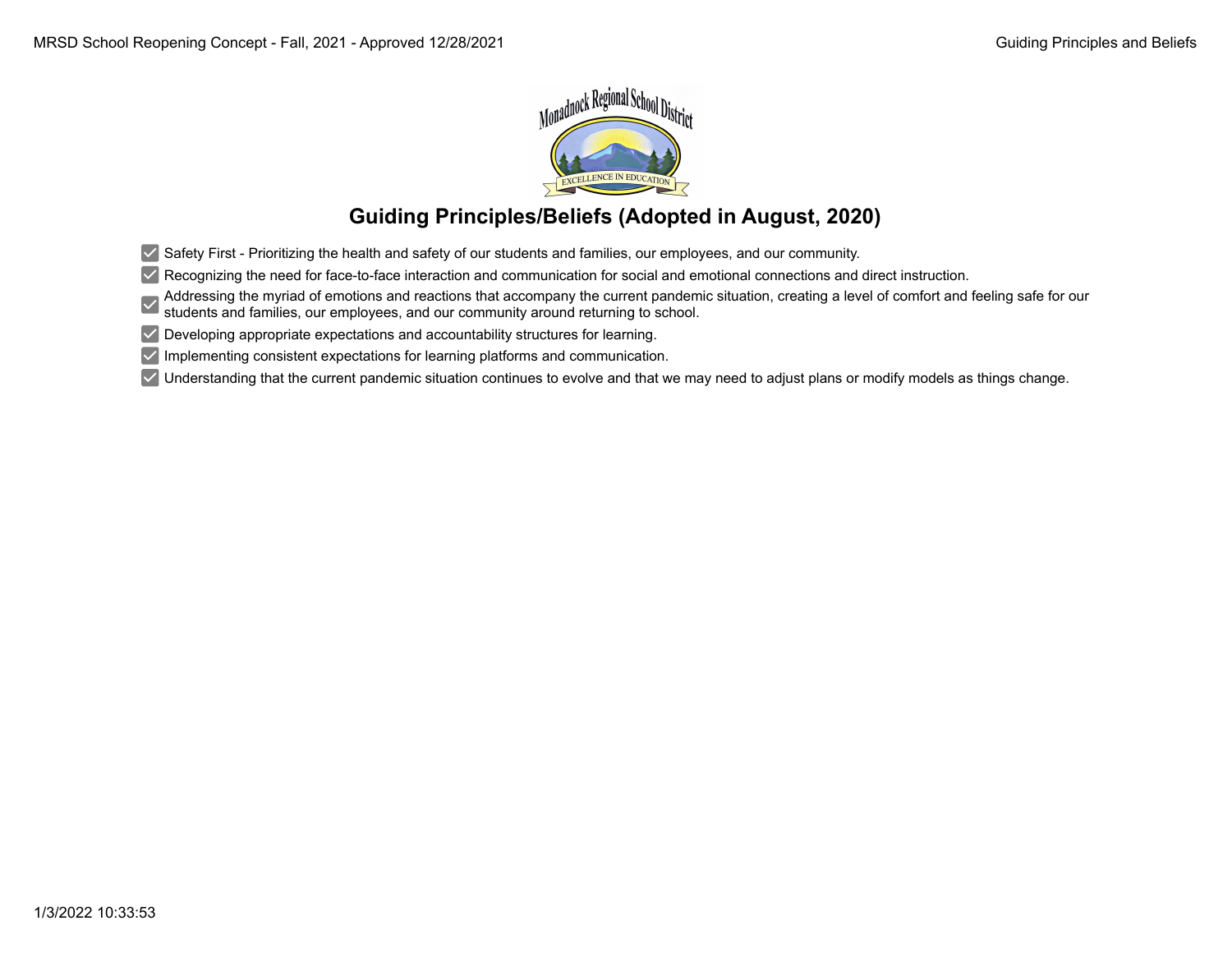

# **2021/22 Reopening Concept - Student Services**

| <b>Instructional Model</b>             | All students will return to full, in-person learning.                                                                                                                                                                                                                                                                                                                                                                                     |
|----------------------------------------|-------------------------------------------------------------------------------------------------------------------------------------------------------------------------------------------------------------------------------------------------------------------------------------------------------------------------------------------------------------------------------------------------------------------------------------------|
|                                        | The District will no longer provide Remote Support (as defined in the August, 2020 reopening plan).                                                                                                                                                                                                                                                                                                                                       |
| <b>Students with Disabilities</b>      | Student needs will be addressed on an individual basis as determined by their IEP teams and within the<br>guidelines of the NH Standards for the Education of Children with Disabilities. Students with disabilities<br>will receive specially-designed instruction, related services and accommodations/modifications as<br>prescribed in their IEPs or 504 plans, within the school building and in-person.                             |
| <b>Chorus, Band, and Music</b>         | Chorus, Band, and Music programs will resume during the 2021/2022. Groups will be distanced as<br>much as possible and, when appropriate, rehearsal and other performances will be held outside. Care<br>will be taken to ensure shared materials and space are cleaned and sanitized to the extent possible and<br>appropriate.                                                                                                          |
| <b>Physical Education</b>              | Physical Education activities have already resumed. Special care and effort has been taken to ensure<br>any shared equipment is cleaned and sanitized to the extent possible and appropriate. Social distancing<br>practices are used throughout classes to the extent possible and appropriate.                                                                                                                                          |
| <b>Classroom Supplies</b>              | Classroom supplies may be shared between students provided necessary cleaning and/or sanitizing<br>occurs between classes or cohorts to the extent possible and appropriate.                                                                                                                                                                                                                                                              |
|                                        | Individual supplies will be provided when cleaning and/or sanitizing is not feasible.                                                                                                                                                                                                                                                                                                                                                     |
|                                        | Students will be encouraged to use hand sanitizer before and after recess.                                                                                                                                                                                                                                                                                                                                                                |
| <b>Outdoor Activities (School Day)</b> | Weather permitting, the use of outdoor space for educational purposes will be encouraged.                                                                                                                                                                                                                                                                                                                                                 |
|                                        | All extracurricular activities will strive to maintain social distancing in accordance with current and<br>prevailing NH DHHS guidance.                                                                                                                                                                                                                                                                                                   |
|                                        | All students and employees may be required to wear face masks outdoors when social distancing in<br>accordance with current and prevailing NH DHHS guidance when social distancing cannot be<br>maintained.                                                                                                                                                                                                                               |
| <b>Extracurricular Activities</b>      | Whole school physical assemblies and other large group activities may occur with the approval of the<br>school Principal. All activities are subject to modifications and guidelines to ensure appropriate social<br>distancing and include the potential mandatory use of face masks.                                                                                                                                                    |
|                                        | Performers in drama may be allowed to participate without the use of face masks or approved facial<br>covering in accordance with current and prevailing NH DHHS guidance. All audience members should<br>strive to maintain social distance in accordance with current and prevailing NH DHHS guidance. Face<br>masks may be required when social distancing in accordance current and prevailing NH DHHS<br>guidance cannot maintained. |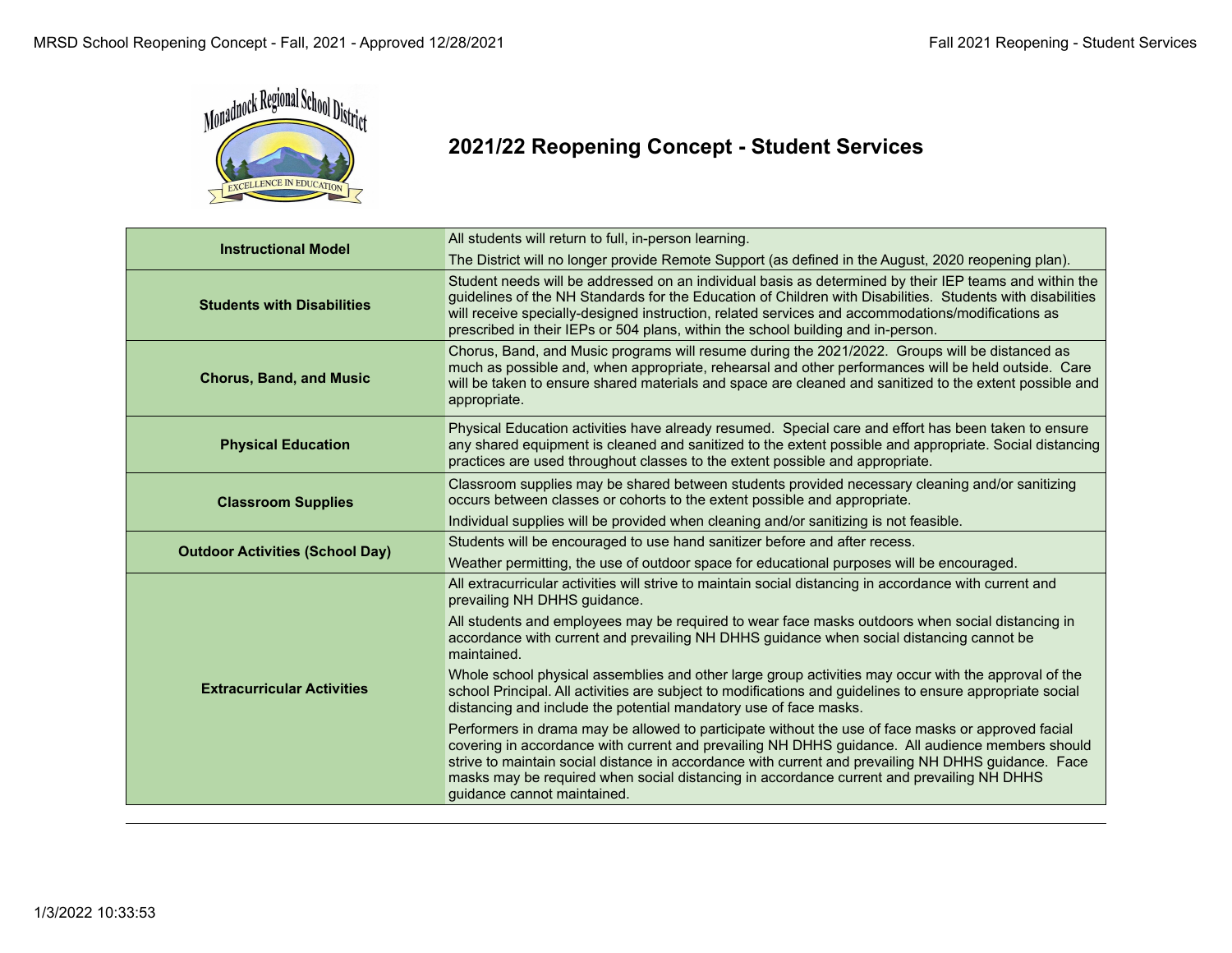

# **2021/22 Reopening Concept - Student Services**

| <b>Athletics</b>                                                       | The Principal will make recommendations to the Superintendent and Board regarding seasonal sport<br>offerings. The School Board reserves the right to limit athletic offerings based on COVID-19 impact and<br>current guidance.            |
|------------------------------------------------------------------------|---------------------------------------------------------------------------------------------------------------------------------------------------------------------------------------------------------------------------------------------|
|                                                                        | MRSD will align with NHIAA recommendations regarding the wearing of face masks during athletic<br>competitions.                                                                                                                             |
|                                                                        | MRSD will align with NHIAA recommendations regarding the wearing of face masks during practices<br>and when not actively engaged in an athletic contest or competition.                                                                     |
|                                                                        | Student athletes and coaches may be required to wear face masks on busses while traveling to/from<br>events if social distancing cannot be maintained in accordance with current and prevailing NH DHHS<br>guidance.                        |
| <b>Student Wellness - Anxiety, Trauma, and</b><br><b>Mental Health</b> | Host several 'soft opening' days in the fall for parents and students to have individual time to visit<br>schools and meet with teachers and administrators to ease anxiety.                                                                |
|                                                                        | Continue to implement social emotional learning opportunities at all grade levels, leveraging our internal<br>capacity (e.g. school counselors, social workers, psychologists) and wrapping around with outside<br>agencies as appropriate. |
|                                                                        | Share information with families regarding available resources for families and children.                                                                                                                                                    |
|                                                                        | Maintain increased level of school counselors at our elementary schools.                                                                                                                                                                    |
| <b>Food Service</b>                                                    | Pre Prepared/pre packaged meals based on menu options will continue to be provided.                                                                                                                                                         |
|                                                                        | Hand sanitizer use will be encouraged when entering the lunch space/cafeteria.                                                                                                                                                              |
|                                                                        | Social distance will be observed while eating in accordance with current and prevailing NH DHHS<br>guidance. If this is not feasible, dividers or shields may be utilized.                                                                  |
|                                                                        | Students may be required to eat meals in their classroom, alternative space, or an outdoor space when<br>necessary.                                                                                                                         |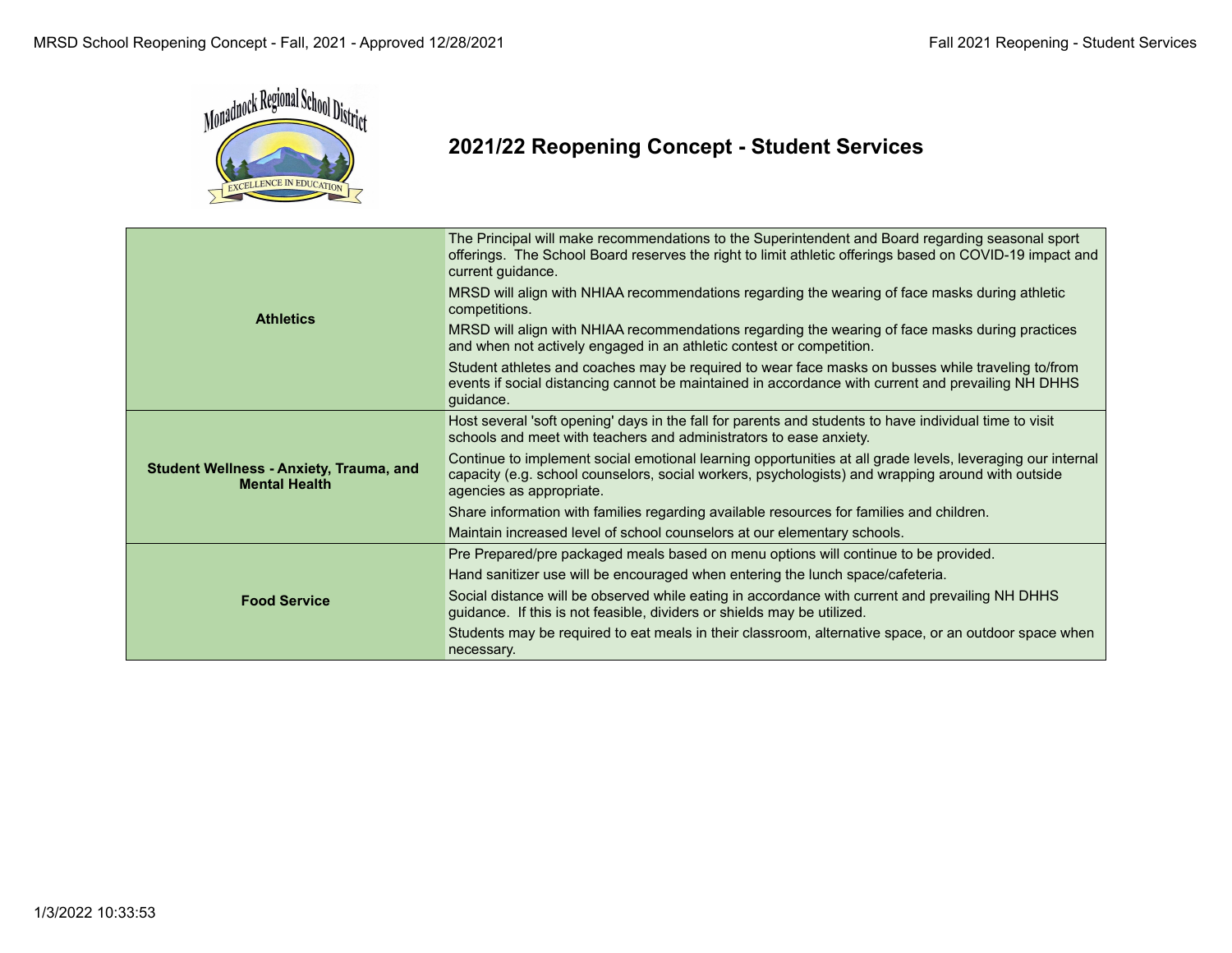

### **2021/22 Reopening Concept - Guidance**

|                                                                      | In the event of a student's need for quarantine related to COVID-19 infection or exposure, the District<br>will support student learning remotely in times of absence from in-person learning if quarantine is<br>indicated in accordance with current and prevailing NH DHHS guidance.                                                                                                                                                                                                   |
|----------------------------------------------------------------------|-------------------------------------------------------------------------------------------------------------------------------------------------------------------------------------------------------------------------------------------------------------------------------------------------------------------------------------------------------------------------------------------------------------------------------------------------------------------------------------------|
| <b>Quarantine Provisions</b>                                         | While differing classrooms and grade levels may be able to provide a range of potential instructional<br>options for students in quarantine, instruction for those in quarantine or isolation is not to be considered<br>or expected to be synchronized learning. Students engaged in remote participation may be required to<br>complete alternate activities or receive additional instruction to develop their knowledge and<br>understanding or demonstrate their learning competency |
| <b>Social Distancing and Mask Requirements</b>                       | We will follow NH Department of Health and Human Services guidance pertaining to COVID-19 with any<br>duly voted local decisions or exceptions made by the Monadnock Regional School Board as noted<br>below.                                                                                                                                                                                                                                                                             |
|                                                                      | Social distancing protocols will continue to be followed in accordance with NH DHHS guidance unless a<br>local decision/vote has been made.                                                                                                                                                                                                                                                                                                                                               |
|                                                                      | All students and employees may be required to wear face masks indoors only when social distancing<br>cannot be maintained in accordance with current and prevailing NH DHHS guidance.                                                                                                                                                                                                                                                                                                     |
|                                                                      | Visitors may be required to wear masks in accordance with current and prevailing NH DHHS guidance.                                                                                                                                                                                                                                                                                                                                                                                        |
|                                                                      | Any student, employee, and/or visitor may elect to wear a face mask at their personal discretion.                                                                                                                                                                                                                                                                                                                                                                                         |
|                                                                      | We will provide face masks as needed or requested.                                                                                                                                                                                                                                                                                                                                                                                                                                        |
| <b>MRSB Voted Decisions/Exceptions to NH</b><br><b>DHHS Guidance</b> | MRSB voted to To adjust the reopening plan matrix for universal indoor mask wearing while the county<br>is in the moderate transmission level or above, 8/17/2021                                                                                                                                                                                                                                                                                                                         |

If a student or employee shows symptoms of COVID-19, the individual may be isolated and sent home as soon as practicable in accordance with current and prevailing NH DHHS guidance. The individual may need to either provide documentation of a negative test or complete quarantine in accordance with current and prevailing NH DHHS guidance.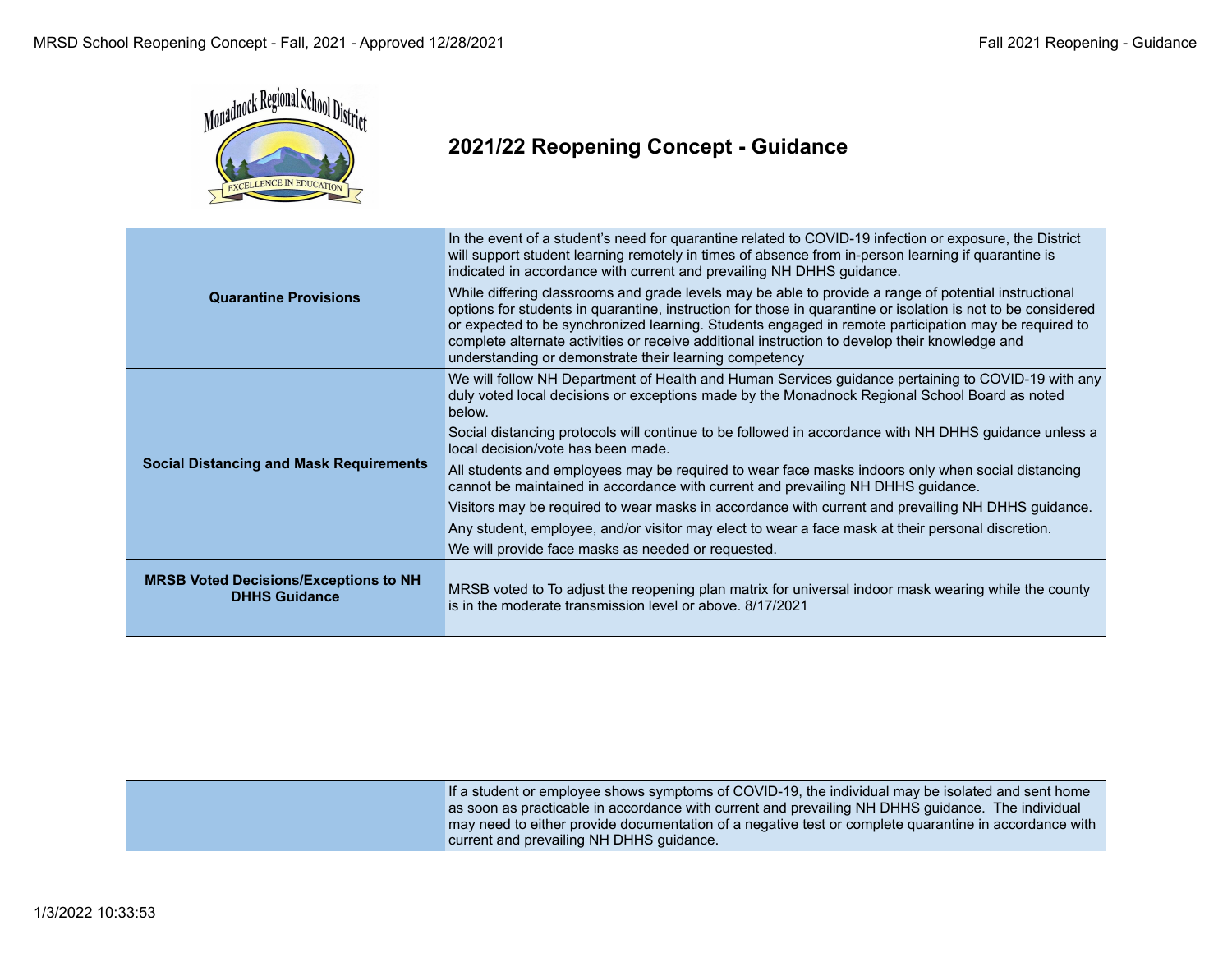

# **2021/22 Reopening Concept - Guidance**

| <b>Illness Response</b> | If a student or employee reports a positive test for COVID-19, they will provide documentation to the<br>School Nurse or Principal. The School Nurse or Principal will report the positive case on the report form<br>for the Superintendent who will update the local tracker. The School Nurse or Principal will contact NH<br>DHHS to report the case. Individuals identified as close household contacts cannot test out of<br>quarantine - the entire quarantine period must be completed unless otherwise indicated in accordance<br>with current and prevailing NH DHHS guidance. |
|-------------------------|------------------------------------------------------------------------------------------------------------------------------------------------------------------------------------------------------------------------------------------------------------------------------------------------------------------------------------------------------------------------------------------------------------------------------------------------------------------------------------------------------------------------------------------------------------------------------------------|
|                         |                                                                                                                                                                                                                                                                                                                                                                                                                                                                                                                                                                                          |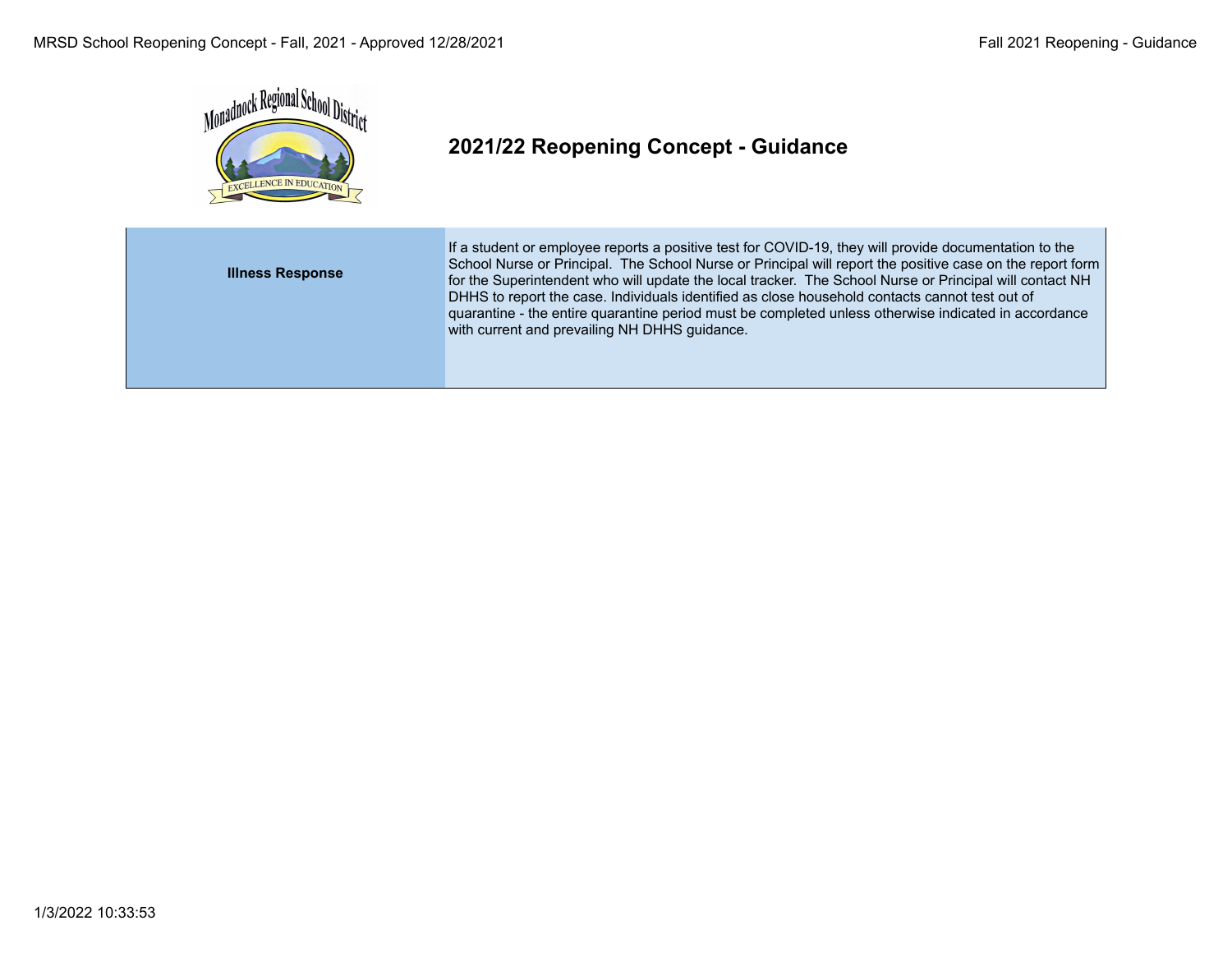

### **2021/22 Reopening Concept - Mitigation**

|                                              | In the event of an increase in positive cases that results in a state-recommended closure or a shortage<br>of employees to safely operate a building, the District will shift to a temporary remote learning<br>environment.                                        |
|----------------------------------------------|---------------------------------------------------------------------------------------------------------------------------------------------------------------------------------------------------------------------------------------------------------------------|
| <b>State Ordered or Recommended Closures</b> | Students will be issued a technology device to be used for learning (if one is not already assigned) in<br>the event of a state-recommended closure.                                                                                                                |
|                                              | Students will receive instruction at the beginning of the year to assist them to fully utilize online learning<br>tools in the event a closure and temporary shift to remote learning becomes necessary.                                                            |
|                                              | Monadnock educators will continue to identify essential curriculum and competencies which will be<br>essential components in the event of a closure and temporary shift to remote learning.                                                                         |
|                                              | Frequent hand washing and/or the use of sanitizer will be encouraged.                                                                                                                                                                                               |
| <b>Hand Washing/Hygiene</b>                  | Hand sanitizer stations will be readily available.                                                                                                                                                                                                                  |
|                                              | High-traffic and high-touch surfaces will be cleaned on a regular schedule.                                                                                                                                                                                         |
| <b>Cleaning and Sanitization</b>             | Training for buildings and grounds employees will occur prior to the start of the new school year.                                                                                                                                                                  |
|                                              | Students will be asked to use sanitizer prior to leaving the classroom.                                                                                                                                                                                             |
|                                              | Weather permitting, the use of outdoor space for educational purposes will be encouraged.                                                                                                                                                                           |
| <b>Indoor Air Quality and Ventilation</b>    | Weather permitting, opening windows to improve air flow and exchange will be encouraged.                                                                                                                                                                            |
|                                              | HVAC systems will utilize the highest level of filtering that the individual unit can accommodate.                                                                                                                                                                  |
|                                              | The District will conduct on-site testing or diagnosis of either staff or students for COVID-19. As part of<br>the process of self-assessing symptoms, parents and staff will continue to be required to report any<br>positive test results to their school nurse. |
| <b>COVID-19 Testing and Vaccination</b>      | The District will continue to work with our health partners and refer individuals for testing at area<br>locations as appropriate.                                                                                                                                  |
|                                              | The District may hold on-site COVID-19 vaccinations in a fashion similar to our flu shot clinics,<br>dependent on provider and vaccine availability.                                                                                                                |

The District will maintain a local COVID-19 trend tracker that includes a record of current/active cases and total cases to date for the school year.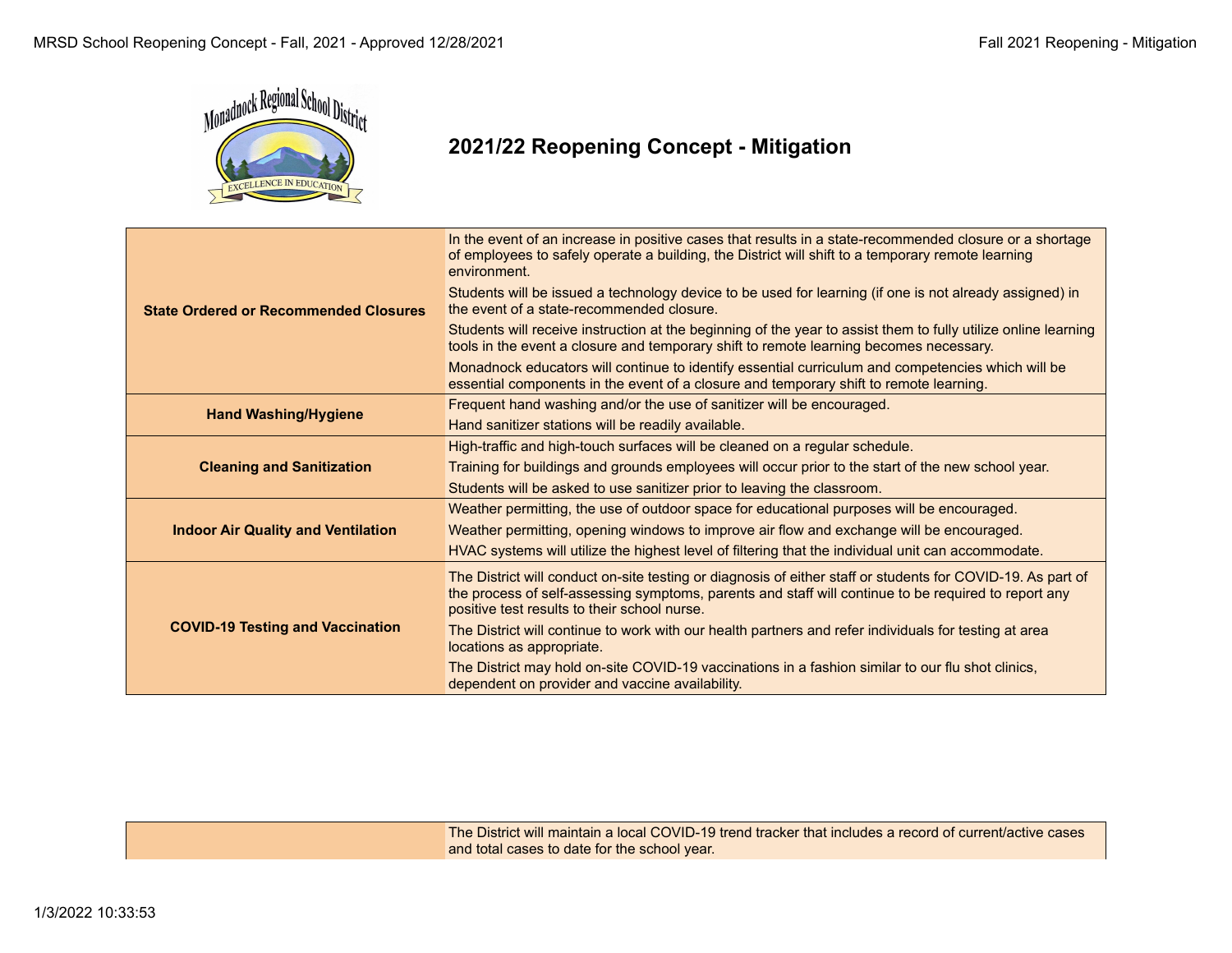

# **2021/22 Reopening Concept - Mitigation**

| <b>Community Notification</b> | Once weekly while school is in session, the building Principal will send a letter home with a summary of<br>that week's reported new cases. The letter will include a link to the District tracker. |
|-------------------------------|-----------------------------------------------------------------------------------------------------------------------------------------------------------------------------------------------------|
|                               | In the event NH DHHS identifies a cluster within a school, the building Principal will notify the families of<br>those students associated with the cluster via a phone call.                       |
|                               | In the event NH DHHS identifies a school as having an outbreak, the building Principal will notify all<br>families of students within the affected school by letter.                                |